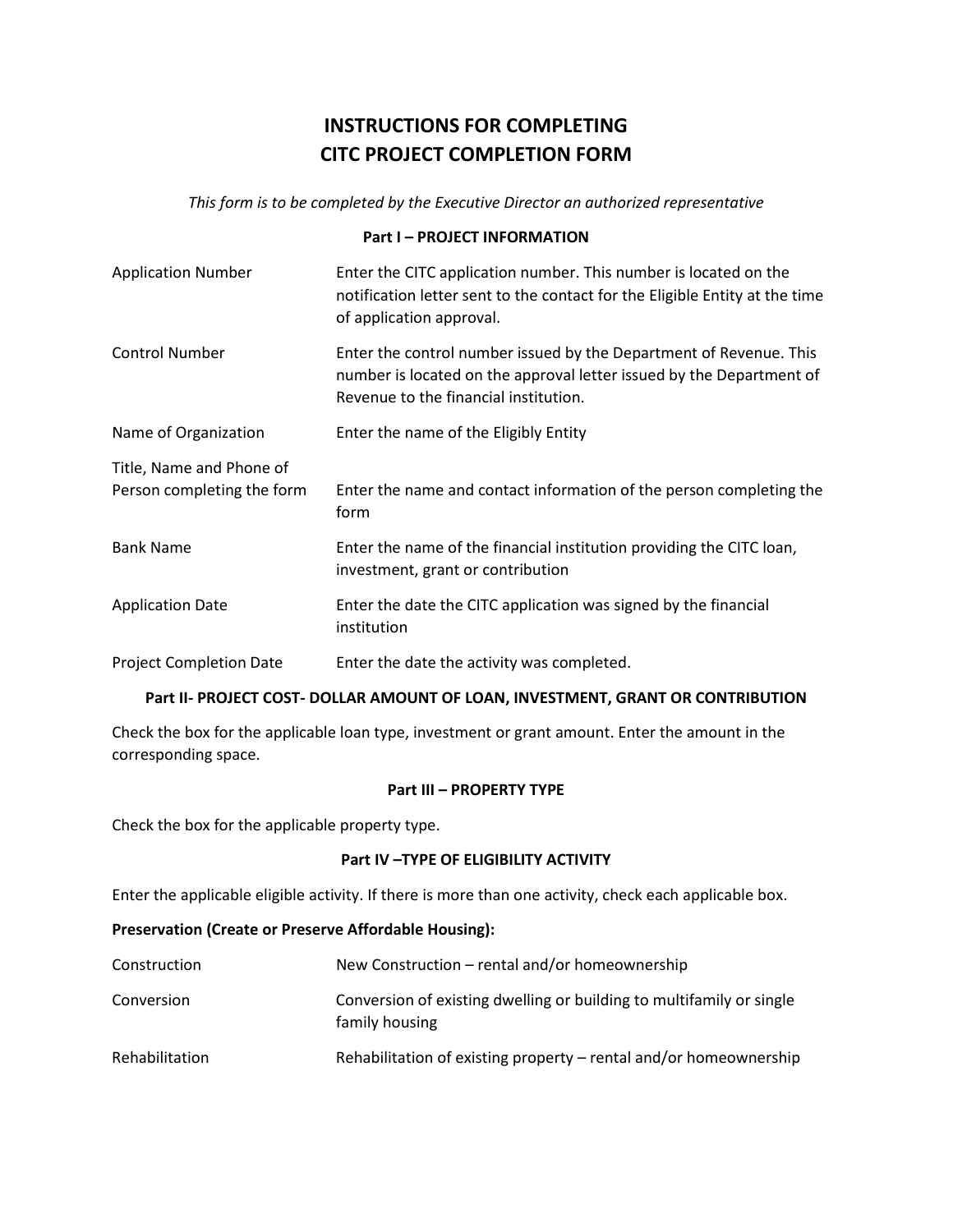| Acquisition | Acquisition of housing unit, dwelling or land. List the address of each<br>property acquired |
|-------------|----------------------------------------------------------------------------------------------|
| Land        | Land upon which a multifamily or single family affordable housing unit<br>will be located    |
| Financing   | Loan refinancing. Describe how refinancing assisted in completing<br>eligible activity       |

### **Activities that help obtain housing:**

| Down payment Assistance                | Down payment assistance for homeownership as a grant or loan.                                                                                                                                   |
|----------------------------------------|-------------------------------------------------------------------------------------------------------------------------------------------------------------------------------------------------|
| IDA for homeownership                  | Individual Development Account (IDA) for homeownership                                                                                                                                          |
| <b>Supportive Services</b>             | Services tied to housing including but not limited to elderly,<br>developmentally, physically or mentally disabled, youth transitioning<br>from foster care, homeless and other targeted groups |
| Deposits, utility and security         | Deposits to assist in obtaining housing such as rental security deposits<br>and utility deposits                                                                                                |
| <b>Activities that build capacity:</b> |                                                                                                                                                                                                 |
| <b>Operational Support</b>             | Loans, grants or other activities supporting operations; how did the<br>operational support help carry out eligible housing activities                                                          |
| Investment in technology               | Purchase of computers, software or other technology directly related to<br>executing the Eligible Housing Activity                                                                              |
| <b>Training</b>                        | Training provided or received; how did the training help accomplish the<br><b>Eligibly Housing Activity</b>                                                                                     |
| <b>Technical Assistance</b>            | Describe technical assistance provided that was directly related to<br>carrying out the Eligible Housing Activity.                                                                              |

## **Other Activities**

| Emergency Mortgage Assist. | Payments made to provide emergency mortgage assistance                             |
|----------------------------|------------------------------------------------------------------------------------|
|                            | Improvements to Accessibility Improvements to existing dwellings for accessibility |
|                            | Acts to prevent homelessness Activities to prevent homelessness                    |
| Research                   | Research directly related to affordable housing                                    |

## **Part V – Household Characteristics**

Complete the first line entering the address for the eligible activity. Enter the unit number and address for each unit in each building along with the corresponding income, verification method, and household size. The codes for area median income and occupancy code are listed below